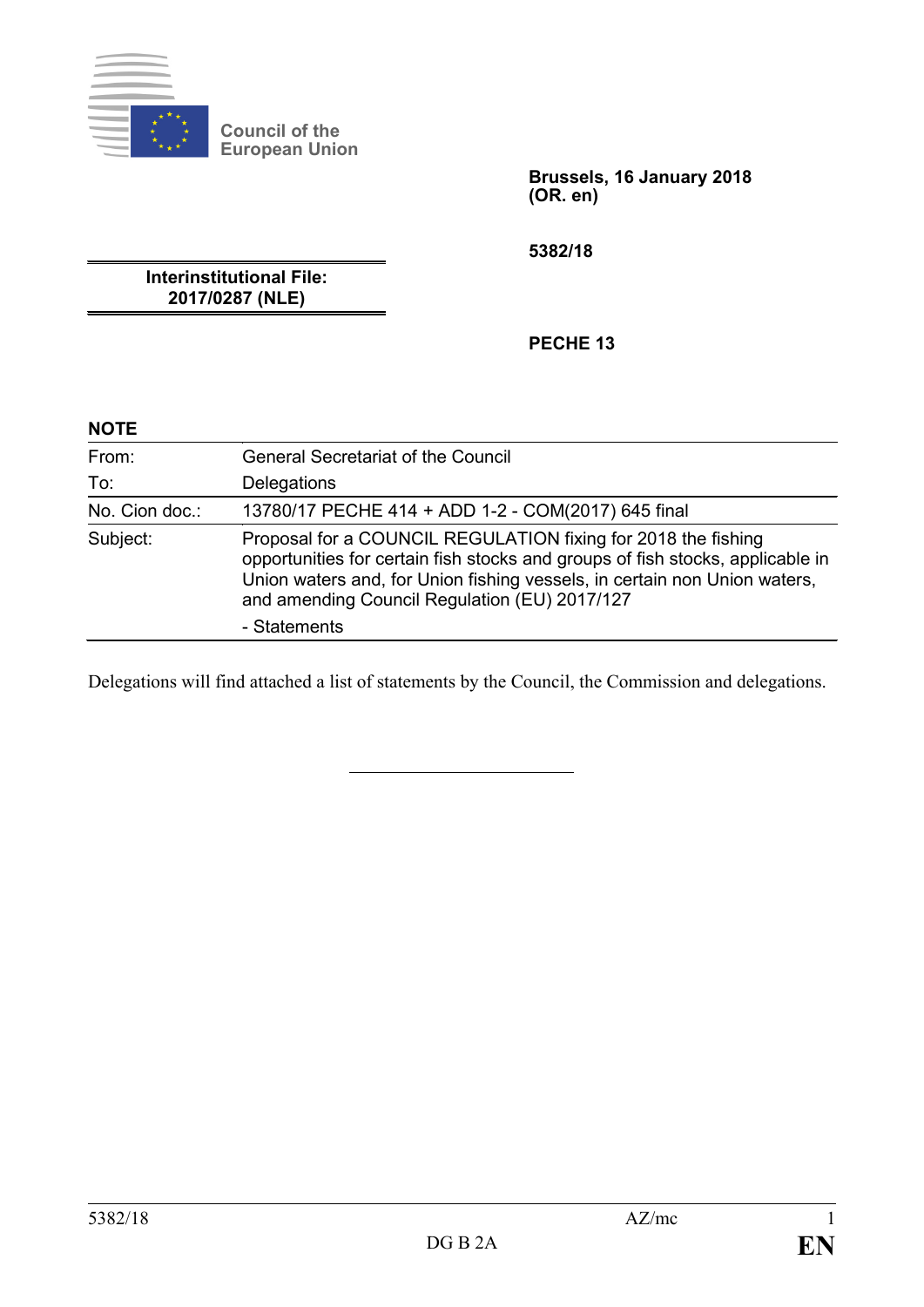# **Joint Declaration on strengthening the recovery for European eel (Commission and Member States)**

#### *The Commission and Member States*

Acknowledging that the stock of European eel is in critical condition, as confirmed again by ICES' latest advice of 7 November 2017;

Taking note of the listing of European eel in CITES Appendix II and in CMS Appendix II;

Recognizing that urgent action is needed to ensure the recovery of the stock across its natural range and that measures that further reduce eel mortality caused by human influences during all eel life stages need to be in place as from 2018;

Considering that a temporary closure of fisheries of eel of an overall length of 12 cm or longer in Union Waters of ICES areas including in the Baltic Sea has been agreed in the context of the Regulation for Fishing opportunities for 2018 and that the potential interaction with national eel management plans will have to be monitored;

Noting the need to work with third countries including through the Joint Baltic Sea Fisheries Commission to ensure a comprehensive and coordinated approach to the recovery of the stock among all stakeholders;

Welcoming the GFCM decision to develop and implement a management plan for European eel in the Mediterranean together with non EU States and underlining that the EU has committed to table a proposal to that end at the 2018 GFCM Annual Session;

Understanding that the recovery of the stock requires measures in all natural eel habitats in the EU and during all stages of the eel life-cycle from the glass eel to the silver eel stage;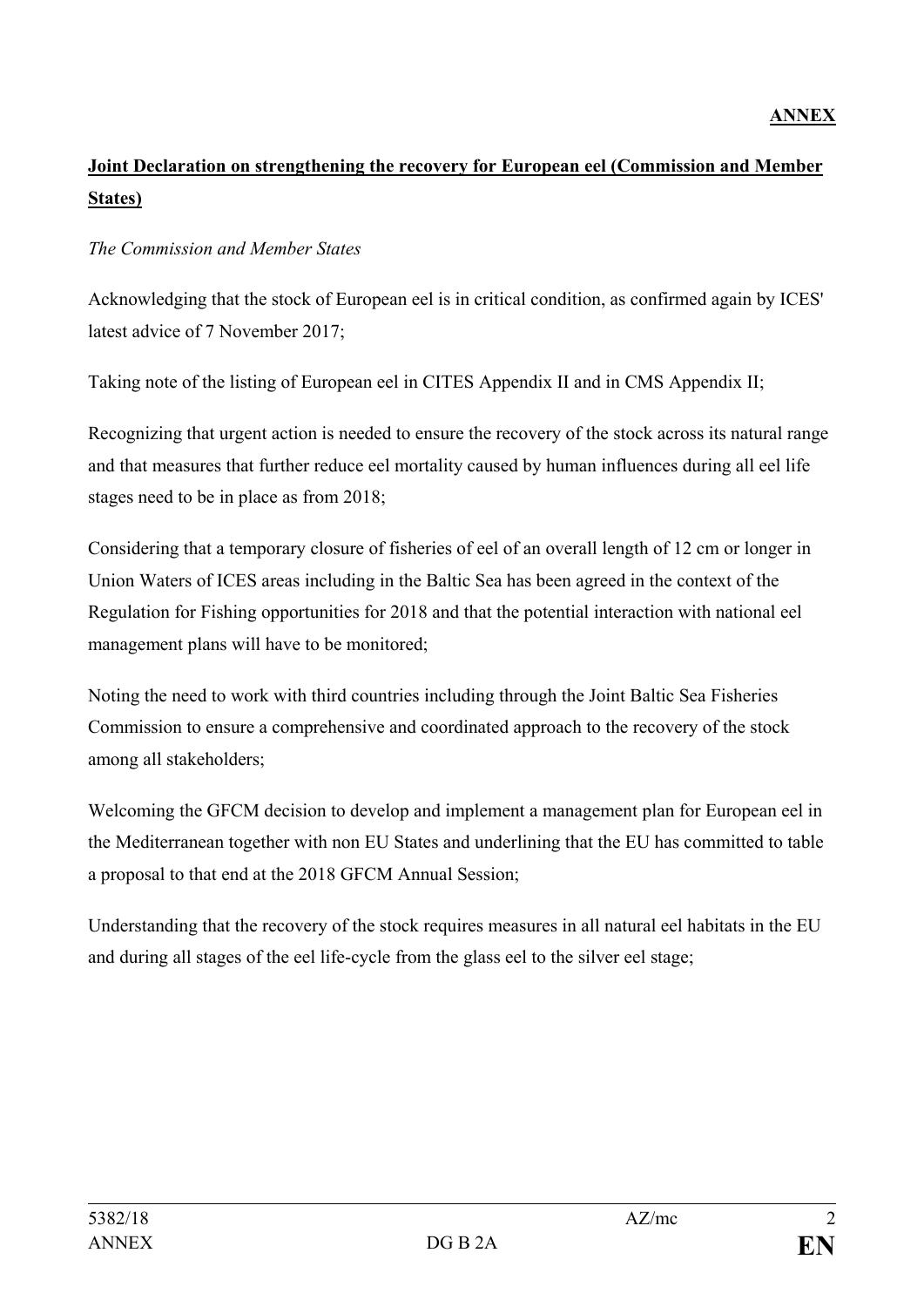Supporting that the Commission will launch an external evaluation of the Eel Regulation early 2018 to assess its effectiveness and its contribution to the recovery of the stock of European eel, with a view to its possible revision, and will present the results of the evaluation and its conclusions to the Council in the first quarter of 2019;

Noting that the Commission will submit Member States' progress reports on the implementation of their national eel management plan due by 30 June 2018 to an external review to verify the accuracy and appropriateness of the data provided and the methods used to calculate them and thus ensure a level playing field;

## *Agree to strengthen the protection of the stock of European Eel*

## *To this effect:*

- 1. Member States will fully implement their national eel management plans and reinforce them as appropriate by further decreasing anthropogenic mortality factors during all stages of the eel lifecycle by a combination of measures such as reducing commercial fishing activity, restricting recreational fishing, putting in place structural measures to make rivers passable, improving river habitats, and transporting silver eels from inland waters to waters from which they can escape freely to the Sargasso Sea.
- 2. Where national eel management plans are not achieving their own targets in terms of fishing mortality and biomass escapement or where Member States do not provide sufficient data to calculate these fishing mortality and escapement targets, Member States concerned will apply as soon as possible to their internal eel fisheries measures with equivalent effect to those agreed in the fishing opportunities regulation.
- 3. Member States will review current restocking practices to ensure that publicly funded restocking contributes to increasing the escapement levels of silvers eels in line with the objectives of the Eel regulation.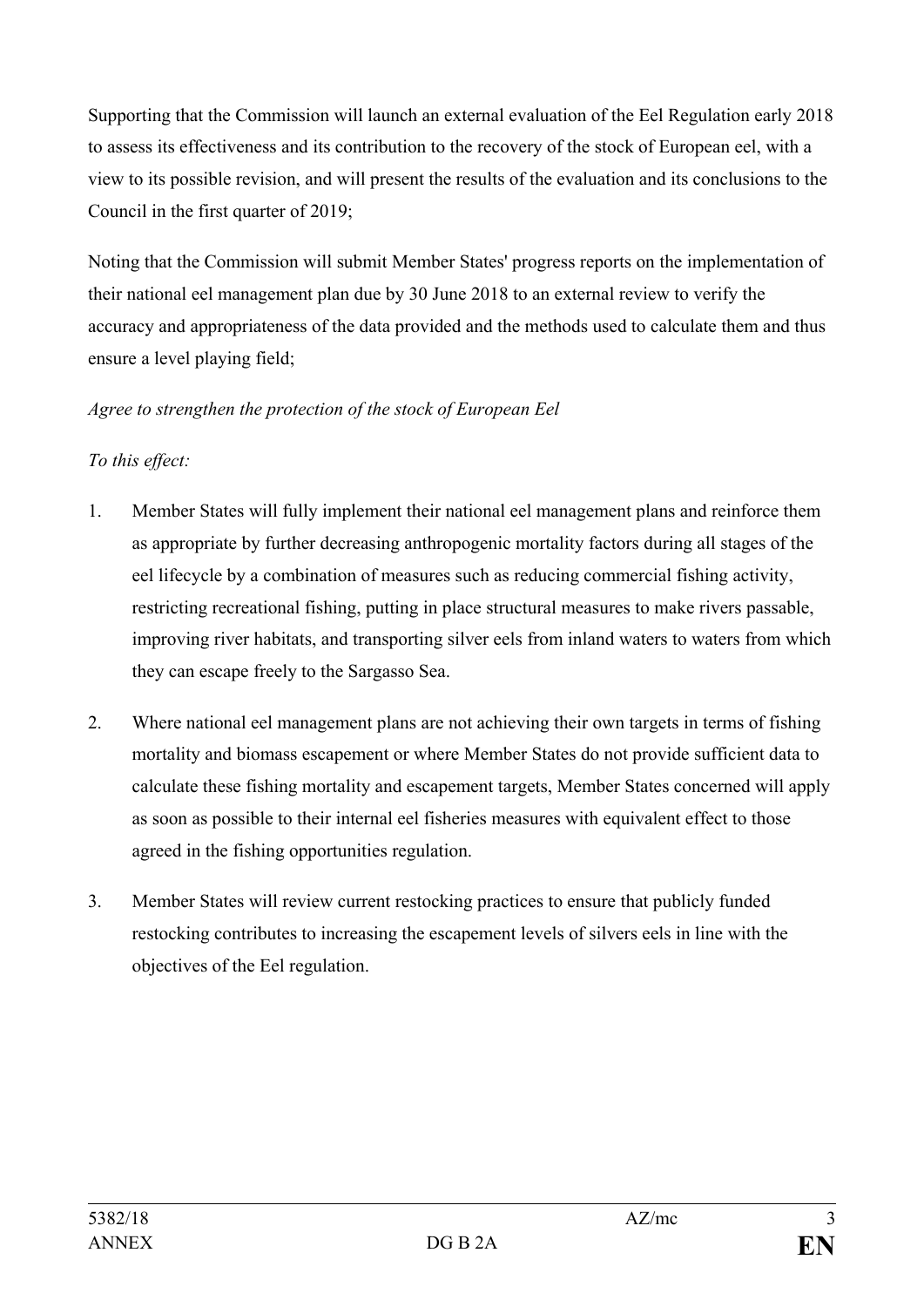- 4. Member States will improve the control of eel fisheries as appropriate and further increase their efforts with respect to fighting against illegal eel fishing and illegal trade of eels in particular of glass eels and ensure compliance with the CITES ban of extra-European trade. This may include the use of existing appropriate IT tools to ensure the traceability of eels at all life stages and to the final trade destination of the eels, both when they are used for human consumption directly or after rearing in aquaculture and when they are used for restocking, assisted migration or trap and transport purposes.
- 5. Member States will provide the progress reports foreseen under Article 9 of Regulation 1100/2007 on the implementation of their eel management plans by 30 June 2018
- 6. Furthermore, Member States will inform about the measures they are taking to abide with their commitments under points 1-4 at the latest by 30 September 2018.
- 7. Member States will, within the limits of their institutional set-up, endeavour to provide progress reports on the implementation of their eel management plans every three years, until there is a strong scientific evidence of recovery signs for the eel population across Europe.

## **Eel (DK and SE)**

Denmark and Sweden support the final compromise on the Regulation on Fishing Opportunities for 2018 in acknowledgement of the many positive elements and the importance of the whole package including the implementation of the EU-Norway agreement.

However, Denmark and Sweden regret the outcome with respect to eel. While recognizing the poor state of the European eel stock and that appropriate actions are needed for all stages of the eel lifecycle, Denmark and Sweden find the temporary closure unbalanced. The efforts already carried out are not taken into account in an appropriate way. Denmark and Sweden do not see any logic why eel below 12 cm, eel in the Mediterranean and recreational fisheries are not covered by the measures.

Furthermore, the provisions on eel shows a need for an in-depth analysis of the data on eel. Denmark and Sweden are ready to work together with the Commission and other Member States in that respect.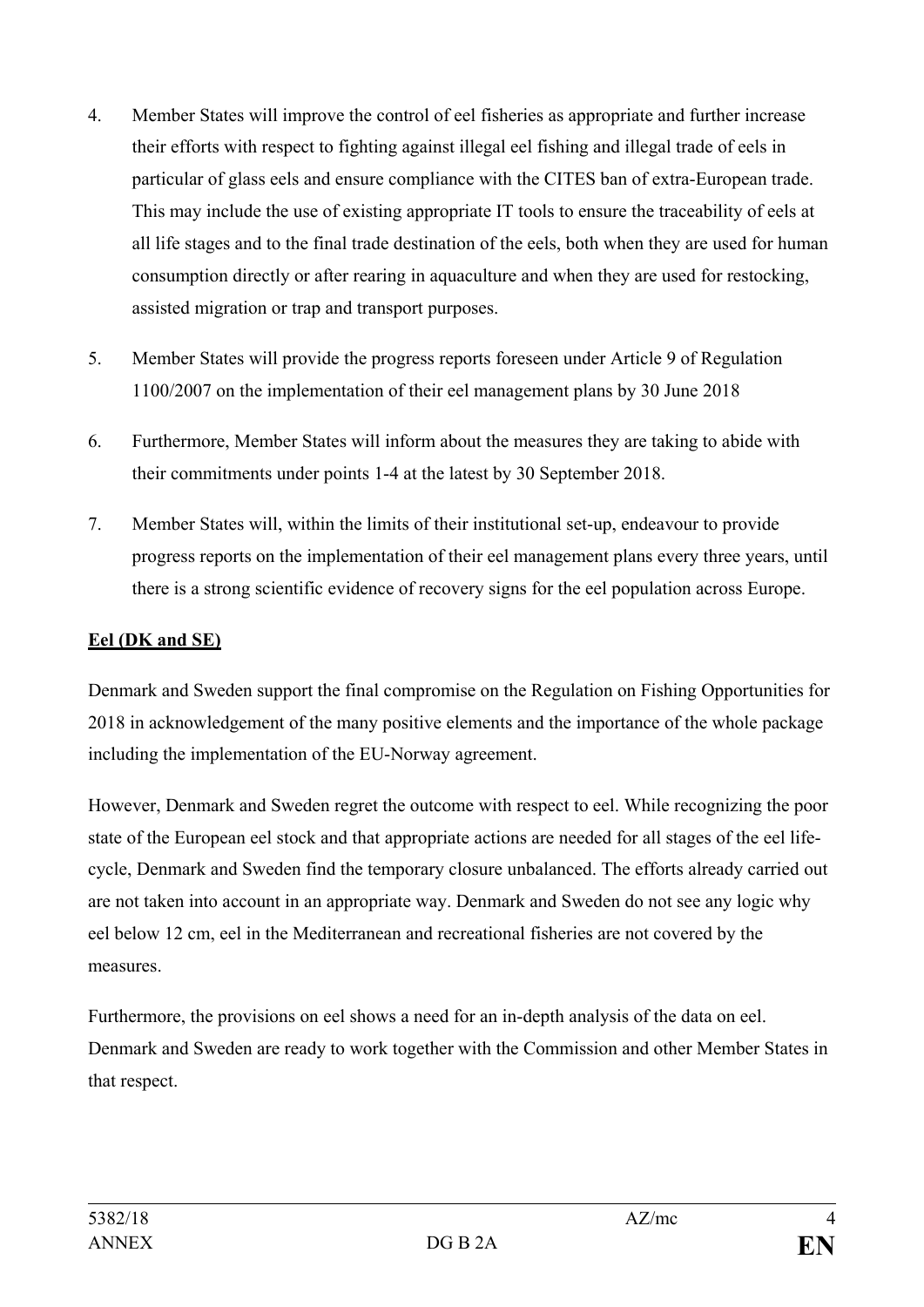We appreciate the evaluation of the Eel Regulation and review of Member States' progress reports on the implementation of their national eel management plans in 2018. Furthermore, we emphasize the commitment of the EU to table a proposal for a Mediterranean management plan for European eel in 2018. These initiatives can – in combination with more reliable data – provide an improved basis for any future decisions.

# **Improvements in selectivity in the Celtic Sea gadoid fishery (The North Western Waters Group of Member States (UK, IE, FR, BE, NL and ES))**

The Member States recognise that in the gadoid fishery in the Celtic Sea further improvements in selectivity are required to reduce unwanted catches of cod, haddock and whiting.

Such measures, which may include increases in cod-end mesh size, selective trawl designs or the use of selectivity devices such as square mesh panels, will be developed by the Member States in the North Western Waters regional group in partnership with the Advisory Council. Recommendations on the appropriate measures to be taken will be submitted by the North Western Waters Group to the Commission by the end of May 2018.

#### **Improvements in selectivity in the** *Nephrops* **fisheries in Irish Sea (UK and IE)**

Ireland and the United Kingdom recognise that in the *Nephrops* fishery in the Irish Sea further improvements in selectivity are required to reduce unwanted catches of whiting. These measures should build on the significant work already carried out by Ireland and the United Kingdom over the last years.

Such measures which may include increases in cod-end mesh size, selective trawl designs or the use of selectivity devices such as square mesh panels and sorting grids, will be developed by Ireland and the United Kingdom in partnership with the Advisory Council. In the framework of the North Western Waters Group, the recommendations on the appropriate measures to be taken will be submitted to the Commission by the end of May 2018 by the North Western Waters Group.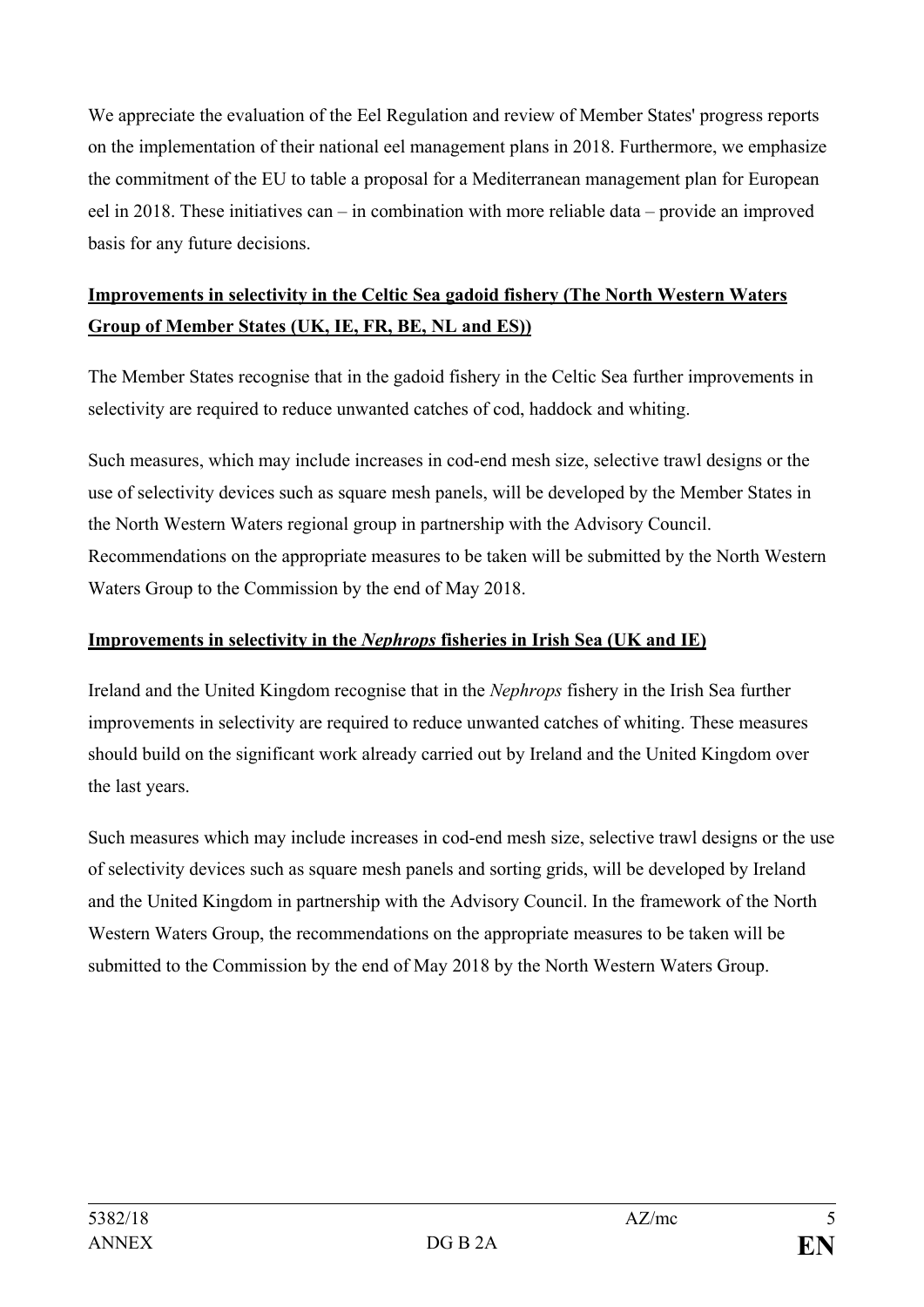# **Appropriate conservation measures concerning plaice ICES division 7a (Irish Sea), plaice ICES divisions 7fg (Celtic Sea, Bristol Channel), plaice ICES divisions 7hjk (Celtic Sea, Southwest of Ireland), whiting ICES division 7a (Irish Sea), whiting 5b and 6 (Commission and Member States)**

The Commission and Member States recognise a need to take into account the effects of the landing obligation when setting fishing opportunities for different stocks. This also includes situations where a very low TAC or zero TACs could lead to premature closure of fisheries due to choke situations.

To this end, Member States working with the Advisory Council within the regional groups undertake to apply all appropriate measures to mitigate choke situations and to include such measures within their joint recommendations for discard plans for 2019.

In cases where, even after applying all appropriate measures, residual choke issues still remain a major concern, the Member States will propose alternative conservation measures to alleviate the choke risk. Where necessary, the Commission will seek scientific advice either from ICES or STECF on appropriate measures for those stocks.

# **Hague Preferences (BE, DE, DK, FR and NL)**

Belgium, Denmark, Germany, France and the Netherlands are of the opinion that the scales for the allocation of quotas for Member States were agreed upon in 1983. These scales constitute the basis of relative stability, which is a principle established by the Basic Regulation governing the Common Fisheries Policy. It is our opinion that Hague preferences are contrary to the principle of relative stability.

# **Support from the European Maritime and Fisheries Fund (EMFF) in relation to the provisions for eel (Commission and DE)**

When adopting national emergency measures referred to in Article 13 of Regulation 1380/2013 in the specific context of the implementation of the ICES advice on European eel, Member States may consider using temporary cessation in accordance with Article 33 of Regulation (EU) No 508/2014.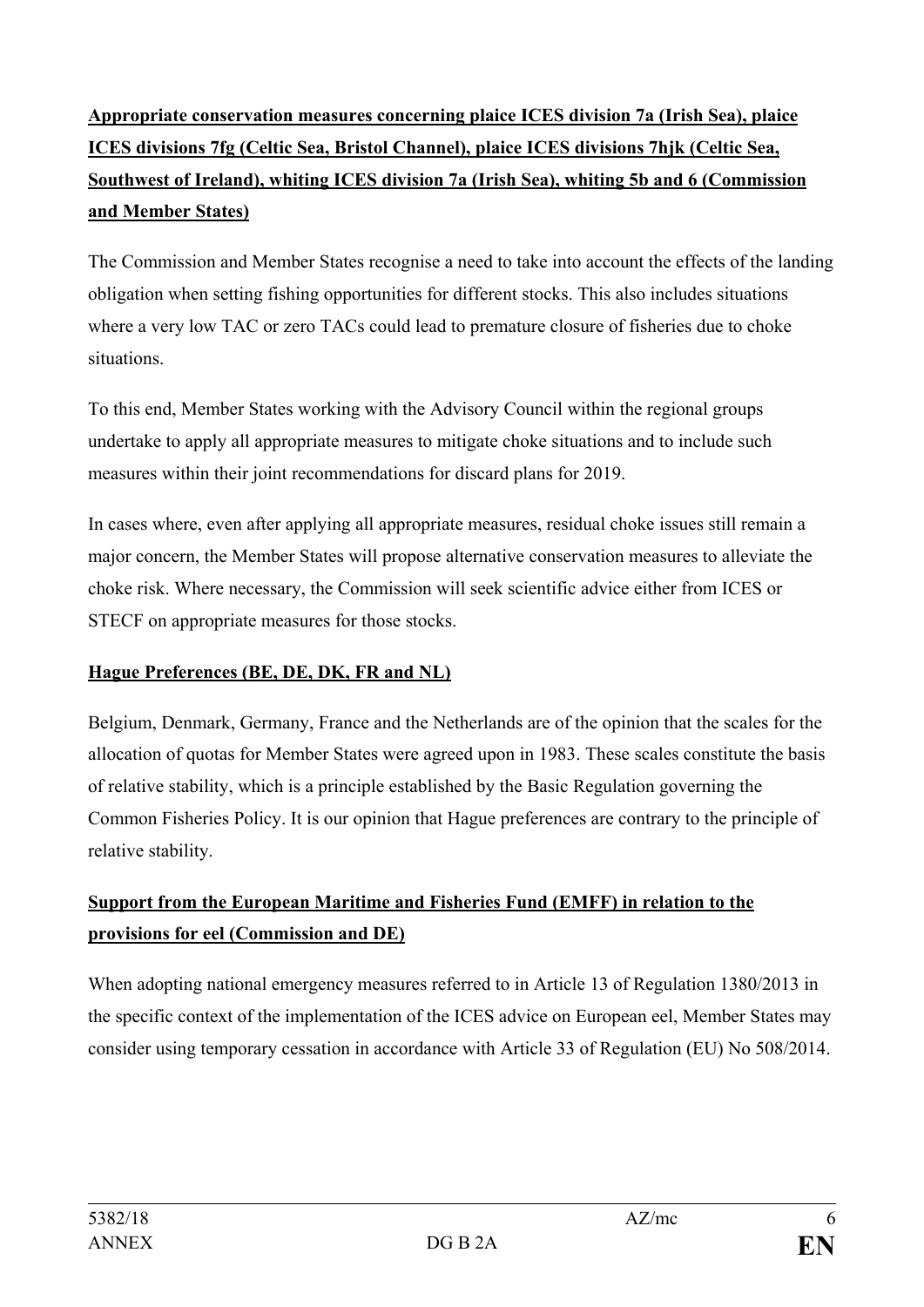#### **Sustainable management of Irish Sea cod (UK and IE)**

Considering the very high TAC increase decided for 2018 for Irish Sea cod, Ireland and the United Kingdom commit to agree in December 2018 to a TAC for this stock in line with MSY level for 2019, based on ICES advice, including if it leads to a significant decrease.

## **Anchovy 9a (ES and PT)**

Spain and Portugal recognise that the scientific basis for managing Anchovy 9a needs to be significantly improved in order to achieve full analytical assessment of the stock. In particular, carrying out biomass surveys and collecting age composition data for all 9a areas is vital to improve the knowledge of the stock. Spain and Portugal therefore commit to achieving a considerable improvement in scientific data collection and assessment in 2018 by:

- Making greater investment in terms of human resources and expertise to expedite the required research;
- Carrying out timely and comprehensive biomass survey campaigns in 2018, including in the autumn.

# **Southern hake (ES and PT)**

Spain and Portugal undertake to support all necessary measures needed to achieve MSY in 2019 at the very latest. In addition, Spain and Portugal will take all appropriate measures to effectively control the southern hake fishery, with the aim to ensure that there are no unallocated landings of southern hake in the future.

#### **European seabass (Commission)**

After the ICES benchmark exercise in 2018, the Commission will consider if there is a basis for reviewing the measures in place for seabass and allowing for any landings of seabass in recreational fisheries.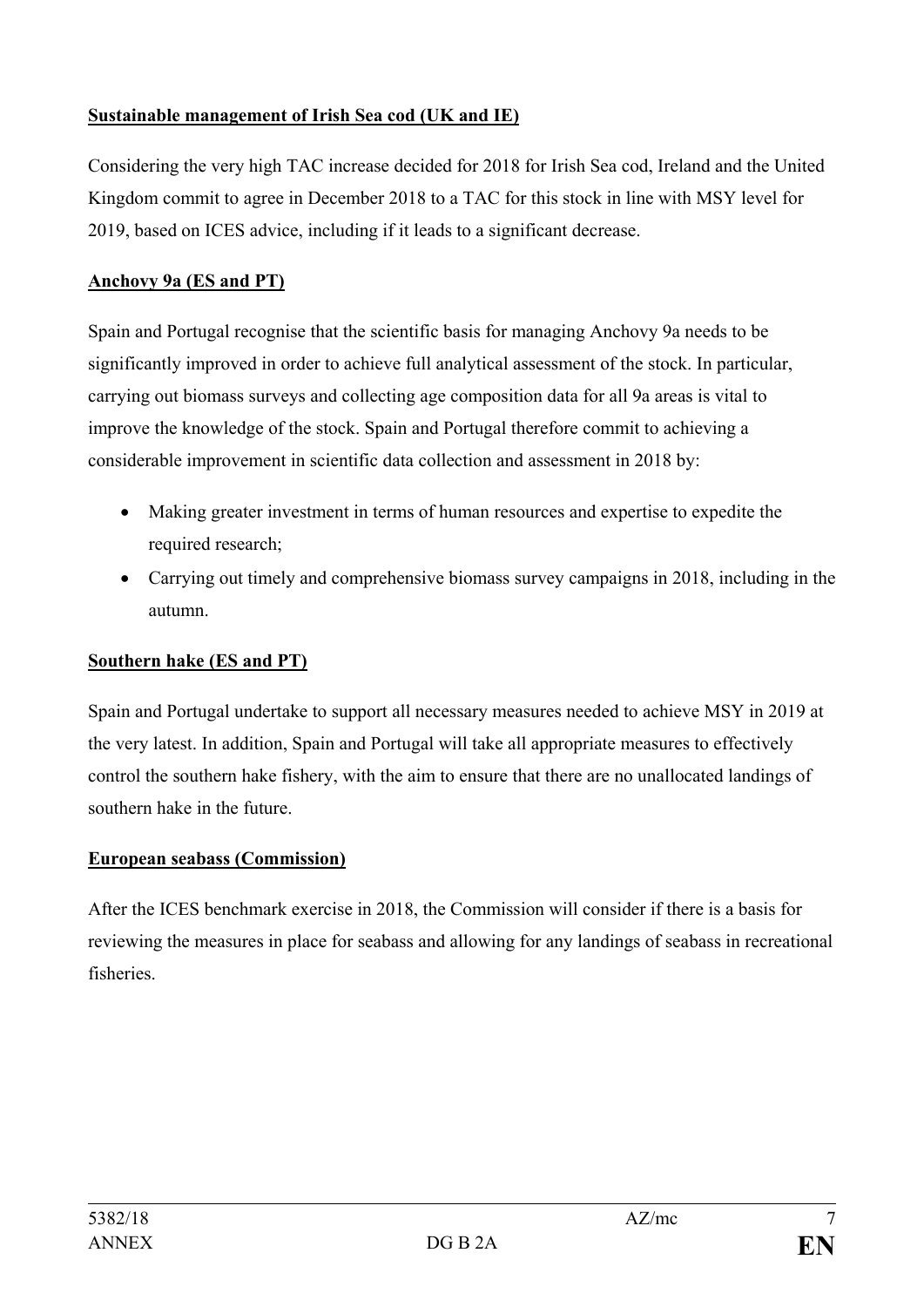# **Inter-area flexibility for horse mackerel from ICES division 8c to subarea 9 (Commission and ES)**

The Commission will submit a request to ICES to provide scientific advice on whether an increase from 5 % to 15 % in the inter-area flexibility from division 8c to subarea 9 would be sustainable, also in the long term, noting that the current scientific advice indicates that this flexibility would apply to two different stocks.

#### **Undulate ray (Commission)**

In the beginning of 2018, the Commission will ask the ICES to provide earlier scientific advice on all stocks of undulate ray. If the advice allows, the Commission will consider to propose a corresponding in year amendment for the TAC as soon as possible.

# **Recreational fishing of European seabass in the north (4bc, 7a-h) (Commission, FR, NL and UK)**

Taking into account the importance of recreational European seabass fishing for the economy of the coastal regions;

Acknowledging the critical state of the European seabass stock in the northern zone;

Taking note that recreational fishery catches are estimated to have exceeded professional fishery catches;

Considering the limitations of estimates of mortality incurred by recreational fishing;

Bearing in mind the urgency of adopting suitable measures in the light of the state of the biomass;

France, the United Kingdom and the Netherlands, having agreed to drastic management measures for all categories of professional fisheries work, consider it justified to maintain a prudent recreational fishery management regime based on catch-and-release throughout the year.